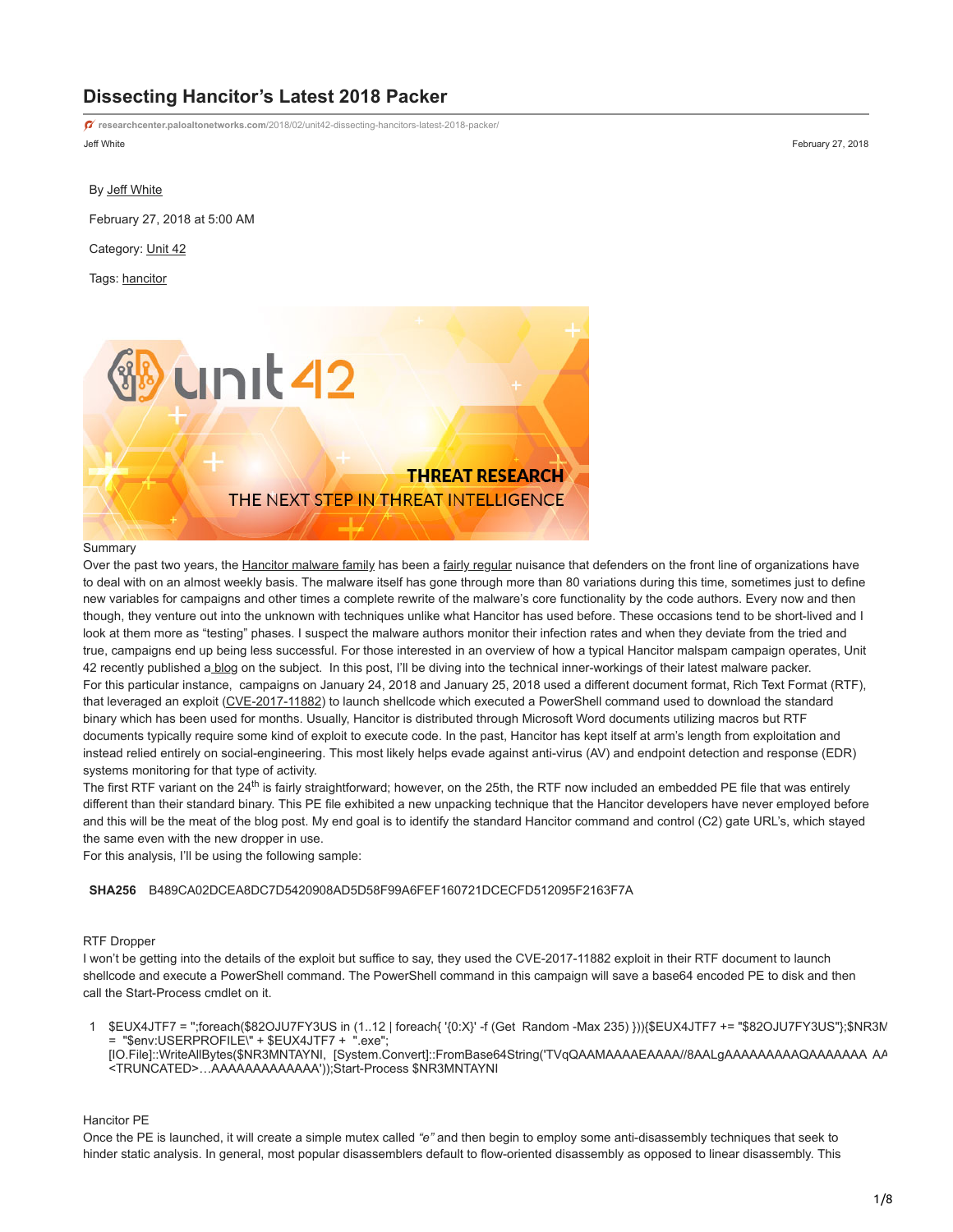means that when the disassembler analyzes instructions, if the instruction would shift the execution of the program to another location, then the disassembler may follow the instructions to that location to continue analysis. All bytes which would come after the branching may go unanalyzed and won't be disassembled. Abusing this functionality to confuse the disassembler is a very common technique.

Effectively, this sample builds an address location into a register and then uses that register as the operand for a CALL instruction to shift execution to a section of code that the disassembler hasn't analyzed. Since the disassembler doesn't know what value will be in that register upon analysis, assuming the code isn't analyzed due to other reasons, then it just leaves it as 'data'. In a debugger, this problem is fairly trivial to deal with as you can just instruct the debugger to re-analyze the code from any point you choose.

After its initial jump into unanalyzed code, the malware begins to employ more anti-disassembly and anti-debugging techniques. Specifically, it starts executing code where there will be one or two instructions immediately followed by a jump. Normally, you would be able to read instructions linearly and get an understanding of the overall functionality, but with jumps interspersed between each instruction, the flow is obscured and harder to analyze as you only ever see one or two pieces of the overall function on your screen. This requires you keep track of what's going on, step-by-step.

In this case, the first thing the code does is to load the address for VirtualProtect() into the EAX register and build the parameters on the stack for a call to it. Again, using a call to the register further helps prevent static analysis. Once the call is made, it adjusts the privileges for all memory space loaded by this PE to have read, write, and execute (RWE) bits set, shown below. This is also new to the Hancitor malware, but is specifically used within the packer which we will discuss shortly.

- 1 Address Size Owner Section Contains Type Access Initial Mapped as
- $\mathfrak{p}$ 00400000 00001000 b489ca02 PE header Imag RWE CopyOnWr RWE
- 3 00401000 00008000 b489ca02 .text code Imag RWE CopyOnWr RWE
- 4 00409000 00002000 b489ca02 .rdata imports Imag RWE CopyOnWr RWE
- 5 0040B000 00001000 b489ca02 .data data Imag RWE CopyOnWr RWE
- 6 0040C000 00001000 b489ca02 .rsrc resources Imag RWE CopyOnWr RWE

Setting all of the permissions to RWE allows for execution in the program to be transferred to any of the mapped memory regions, whereas typically it's limited to the "code" section. There is also no reason they couldn't have contained all of this within the "code" section, so it's a good indicator for detection when everything is converted to RWE. This is commonly done when there will be code hidden outside of the originally defined area; however, in this sample, they never actually execute code outside of this memory region so it's a shotgun approach to adjusting privileges.

The next action it will take, still using the same instruction-jump obfuscation, begins to XOR 0xC80 bytes beginning at address 0x402185 with the value 0xD1. One interesting oddity to their method here is that they move the value 0x5AF06AD1 to the EAX register, but only use the lower byte, AL (0xD1), for the XOR and ignore the other three bytes. It wouldn't be the first time the Hancitor malware has intended to use a full value but introduced errors in their code that caused it to only partially work as intended. The decoding routine looks like the following.

| $\mathbf{1}$   | 004040EA    | 3007  | XOR BYTE PTR DS: [EDI], AL                   |
|----------------|-------------|-------|----------------------------------------------|
| 2              |             |       | 004040EC E9 8B000000 JMP b489ca02.0040417C   |
| 3              |             |       |                                              |
| $\overline{4}$ | 0040417C 41 |       | <b>INC ECX</b>                               |
| 5              | 0040417D    | EB DD | JMP SHORT b489ca02.0040415C                  |
| 6              |             |       |                                              |
| $\overline{7}$ | 0040415C    | - 47  | <b>INC EDI</b>                               |
| 8              | 0040415D    | EB D8 | JMP SHORT b489ca02.00404137                  |
| 9              |             |       |                                              |
| 10             | 00404137    | 39F1  | CMP ECX, ESI                                 |
| 11             |             |       | 00404139 0F81 24FFFFFF JNO b489ca02.00404063 |
| 12             |             |       |                                              |
| 13             | 00404063    |       | 0F82 81000000 JB b489ca02.004040EA           |

Once this loop finishes decoding new shellcode, it will transfer execution to address 0x402185 with a JMP instruction. To illustrate looking at assembly that hasn't been analyzed yet, from a debugger perspective, you would see these bytes as data within the "code" section.

| 1<br>2 | 00402185<br>00402186 | 55<br>8B | DB 55<br>DB 8B | : CHAR 'U'   |
|--------|----------------------|----------|----------------|--------------|
| 3      | 00402187             | EC       | DB EC          |              |
| 4      | 00402188             | 81       | DB 81          |              |
| 5      | 00402189             | EC       | DB EC          |              |
| 6      | 0040218A             | 04       | <b>DB 04</b>   |              |
| 7      | 0040218B             | 02       | <b>DB 02</b>   |              |
| 8      | 0040218C             | 00       | DB 00          |              |
| 9      | 0040218D             | 00       | DB 00          |              |
| 10     | 0040218E             | 53       | DB 53          | $:$ CHAR 'S' |
| 11     | 0040218F             | 56       | DB 56          | : CHAR 'V'   |
| 12     | 00402190             | 57       | DB 57          | : CHAR 'W'   |
| 13     | 00402191             | 60       | <b>DB 60</b>   | $:$ CHAR $"$ |
| 14     | 00402192             | FC       | DB FC          |              |

Simply telling the debugger to reanalyze the code found will make it human readable.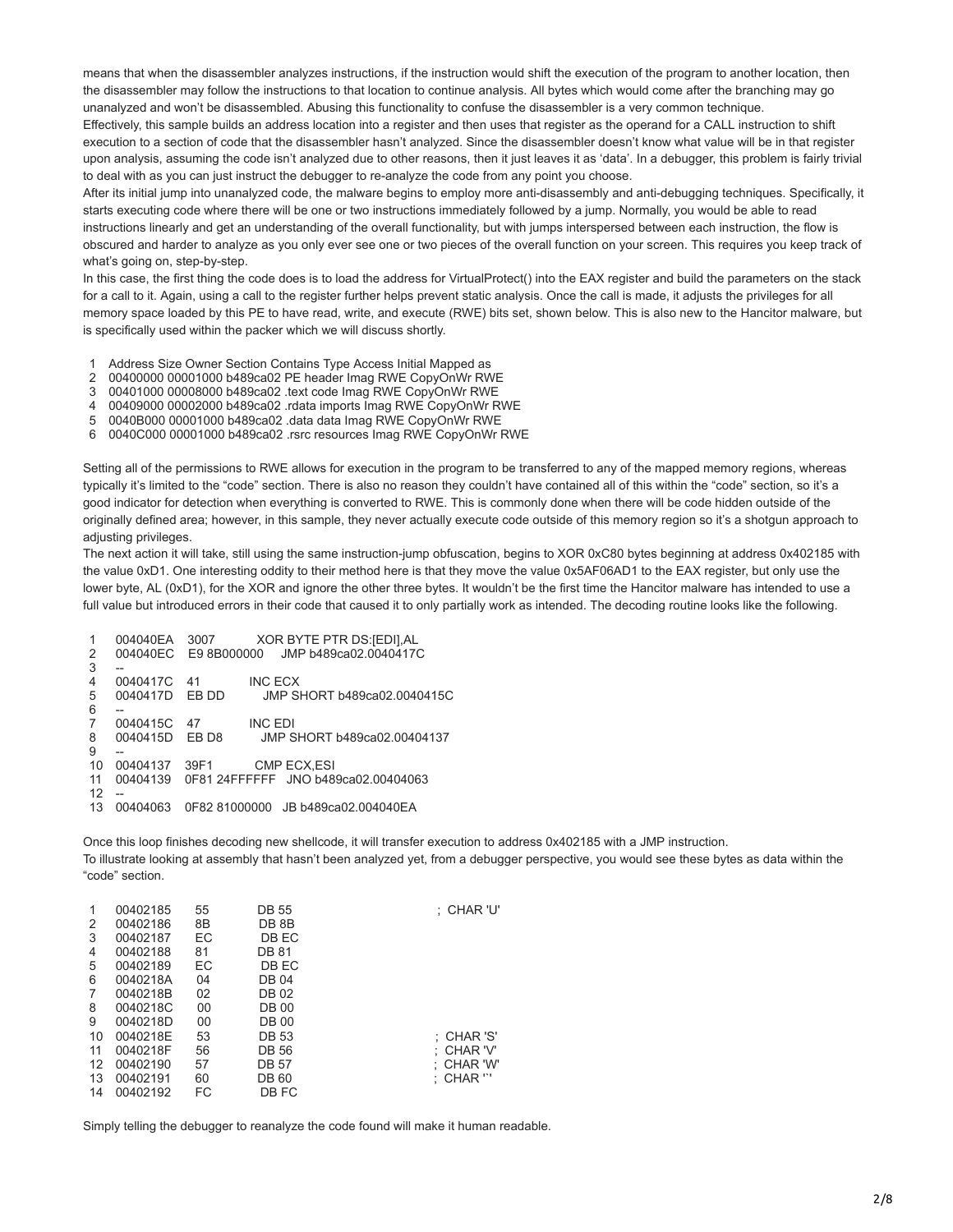|                 | 1 00402185 .55 PUSH EBP                |                     |
|-----------------|----------------------------------------|---------------------|
|                 | 2 00402186 . 8BEC MOV EBP.ESP          |                     |
|                 | 3 00402188 .81EC 04020000 SUB ESP, 204 |                     |
| 4 0040218E . 53 | PUSH EBX                               |                     |
|                 | 5 0040218F 56 PUSH ESI                 |                     |
| 6 00402190 .57  | <b>PUSH EDI</b>                        | : b489ca02.00402E05 |
| 7 00402191 60   | <b>PUSHAD</b>                          |                     |
| 8 00402192 FC   | CLD                                    |                     |

#### Initial Shellcode

Once inside this new shellcode it begins to look up the address locations for a number of functions using GetProcAddress(). These functions will be used throughout the unpacking routines. The function names are not obfuscated and, once decoded from the above, can be seen in plain text.

> 00402326 E8 00 00 00 00 58 EB 11 47 65 74 4D 6F 64 75 6C è.... XëGetModul 65 48 61 6E 64 6C 65 41 00 83 C0 03 89 85 44 FF 00402336  $-8a.$ Dÿ **IandleA.**fÀ-00402346 FF FF 58 8B 8D 44 FF FF F5 1 8B 55 F0 52 FF 55<br>00402356 DC 89 85 74 FF FF FF 50 E8 00 00 00 00 58 EB 0D<br>00402366 4C 6F 61 64 4C 69 62 72 61 72 79 41 00 83 C0 03 yA.fÀ bra 00402376 89 85 1C FF FF FF 58 8B 85 1C FF FF FF 50 8B 4D % ... ў ў ук. ... ў учесм 00402386 F0 51 FF 55 DC 89 85 38 FF FF FF 50 E8 00 00 00<br>00402396 00 58 EB 0D 56 69 72 74 75 61 6C 41 6C 6C 6F 63 öQyuU%.8yyyPè... .Xë.Virtua

Some of the functions and DLL names looked up are listed below:

- GetModuleHandleA
- LoadLibraryA
- VirtualAlloc
- VirtualFree
- OutputDebugStringA
- ntdll.dll
- \_stricmp
- memset
- memcpy

Throughout the unpacking, VirtualAlloc(), memcpy(), and VirtualFree() are heavily used for moving data around and overwriting existing data. Once it has all of the addresses, the sample will allocate a 0x1000 byte memory page and copy all of the decoded shellcode into it. Next, it will begin to egg hunt for two DWORD values, 0x88BAC570 and 0x48254000 respectively, in which it will find the address four bytes from the start of the second egg. Egg hunting allows the code to be position independent and is a technique found in almost all Hancitor variants. After identifying the address, it will be used in another "JMP EAX" instruction to transfer execution to a new function within the copied shellcode, at offset 0x3E4, in the newly allocated memory range.

## Data Setup

From a control flow perspective, the same code is being executed, albeit from a new location, which frees up the unpacking functions to overwrite the code in the main body of the Hancitor PE.

The first actions taken is to overwrite code in three locations by copying data toward the end of the "code" section to earlier areas, shown below.

| Source memcpy() | Size  | Dest Addr Range         |
|-----------------|-------|-------------------------|
| 0x407C9E        |       | 0x514 0x4058D4-0x405DE8 |
| 0x4078B6        |       | 0x3E8 0x40400A-0x4043F2 |
| 0x406C36        | 0xC80 | 0x402185-0x402E05       |

During this operation, there is another good example that illustrates some of the anti-analysis tricks in use.

| 1  | 001F0453 | EB 10            | JMP SHORT 001F0465              |
|----|----------|------------------|---------------------------------|
| 2  | 001F0455 | 82EF 3D          | SUB BH, 3D                      |
| 3  | 001F0458 | 3C 5D            | CMP AL, 5D                      |
| 4  | 001F045A | 53               | <b>PUSH EBX</b>                 |
| 5  | 001F045B | C8 E8518D        | <b>ENTER 51E8.8D</b>            |
| 6  | 001F045F | <b>FB</b>        | STI                             |
| 7  | 001F0460 | D9D <sub>0</sub> | <b>FNOP</b>                     |
| 8  | 001F0462 | 231B             | AND EBX, DWORD PTR DS: [EBX]    |
| 9  | 001F0464 | 1483             | ADC AL,83                       |
| 10 | 001F0466 | C00389           | ROL BYTE PTR DS: [EBX], 89      |
| 11 | 001F0469 | 8540 FF          | TEST DWORD PTR DS: [EAX-1], EAX |
|    |          |                  |                                 |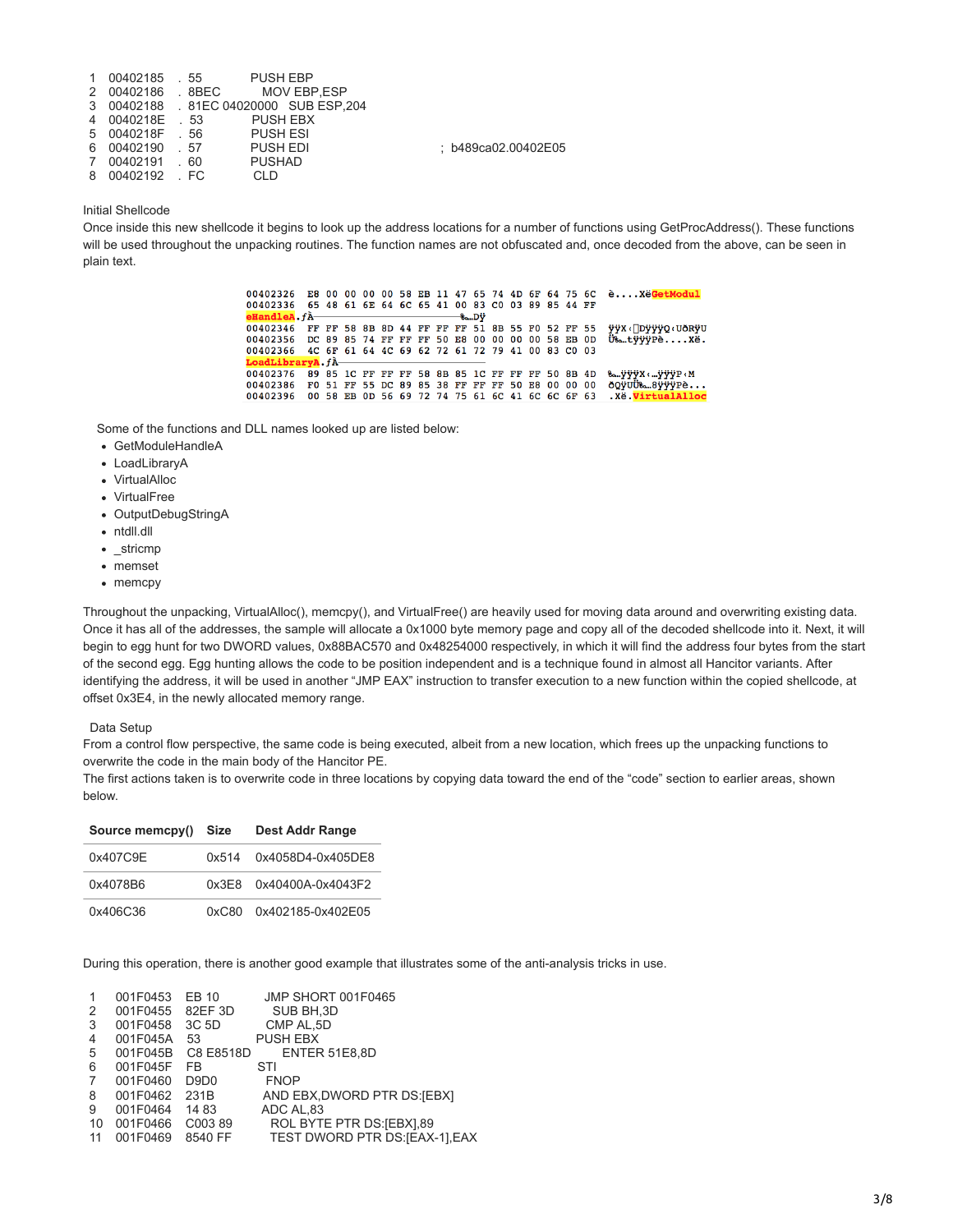Beginning at the top of the code, you'll notice the "JMP SHORT 001F0465" instruction which is not actually in the address listing on the left side of this snippet. This is a common technique to obscure code flow because it was disassembled linearly at the instruction boundaries, but the JMP instruction is redirecting execution outside of the boundary. Once this jump is actually taken and lands in the middle of the shown instruction 0x1F0464, the code will be re-analyzed based on the instruction pointer location and change the meaning entirely.

1 001F0465 83C0 03 ADD EAX,3

2 001F0468 8985 40FFFFFF MOV DWORD PTR SS:[EBP-C0],EAX

## Unpacking More Shellcode

This next phase is where the unpacking actually occurs and the main purpose of this blog. Before I get into it, I'll preface it with if you know how RC4 works, you may want to skip ahead as the first two sections will cover the RC4 key-scheduling algorithm (KSA) and the RC4 pseudorandom generation algorithm (PRGA), which are used as part of this unpacking algorithm.

In general, packers seek to modify data or code in such a way that it's unlike the original content, effectively obfuscating it. Packers are not inherently bad but it adds another layer of evasion to malware, so they tend to go hand-in-hand. Each packer typically attempts to put their own spin on how to do this by coming up with unique algorithms; this makes it difficult to programmatically unpack malware at scale but also allows for varying levels of protection. Code packing algorithms can be as simple as a one-byte XOR across the data to full-on encryption or compression.

In the case of this malware, they've created an algorithm which initially uses RC4 KSA and incorporates the RC4 PRGA within a loop to generate a table of offsets that dictate the order in which to piece back together more shellcode.

## RC4 KSA

To kick things off, this sample creates the substitution box (S-box) used in RC4 KSA. First, it will allocate an array of incrementing values starting from 0x0 to 0x100 (0-256) entirely on the stack.

I've annotated the assembly below which covers building and modifying the S-box, which is heavily utilized throughout the rest of the unpacking.

| 1<br>2<br>3       | # Counter Check      | 001F04CA 8B4D F8 MOV ECX,DWORD PTR SS:[EBP-8] ; Set ECX to counter value<br>001F04CD 83C1 01 ADD ECX,1 ; Increment counter by 0x1<br>001F04D0 894D F8 MOV DWORD PTR SS:[EBP-8],ECX ; Store counter on stack                          |
|-------------------|----------------------|--------------------------------------------------------------------------------------------------------------------------------------------------------------------------------------------------------------------------------------|
| 4                 |                      |                                                                                                                                                                                                                                      |
| 5                 |                      | 001F04D3 817D F8 00010000 CMP DWORD PTR SS:[EBP-8],100 ; Compare counter to 0x100                                                                                                                                                    |
| $\,6\,$           |                      | 001F04DA 74 61 JE SHORT 001F053D ; End loop if counter is at 0x100                                                                                                                                                                   |
| $\boldsymbol{7}$  |                      | # Add previous loop value to value found at index in array 2 and the counter                                                                                                                                                         |
| 8                 | 001F04DC             | 8B45 F8 MOV EAX, DWORD PTR SS: [EBP-8] [39] Set EAX to counter value                                                                                                                                                                 |
| 9                 |                      | 001F04DF 33D2 XOR EDX,EDX ; Zero-out EDX register                                                                                                                                                                                    |
| 10                |                      | 001F04E1 F7B5 48FFFFFF DIV DWORD PTR SS:[EBP-B8] ; Divide counter by 0x10 to retrieve index value for array                                                                                                                          |
| 11                | 2                    |                                                                                                                                                                                                                                      |
| $12 \overline{ }$ |                      | 001F04E7 8B85 40FFFFFF MOV EAX,DWORD PTR SS:[EBP-C0] ; Set EAX to value of array 2 offset<br>001F04ED 0FB60410 MOVZX EAX,BYTE PTR DS:[EAX+EDX] ; Set EAX to value at array 2 offset + counter<br>001F04F1 0345 EC ADD EAX,DWORD PTR  |
| 13                |                      |                                                                                                                                                                                                                                      |
| 14                |                      |                                                                                                                                                                                                                                      |
| 15                |                      |                                                                                                                                                                                                                                      |
| 16<br>17          | 001F04F7<br>001F04FF | 0FB6940D FCFDFFFF MOVZX EDX, BYTE PTR SS: [EBP+ECX-204] ; Set EDX to value of array 1 offset + counter                                                                                                                               |
| 18                | 001F0501             |                                                                                                                                                                                                                                      |
| 19                | 001F0503             | 03C2 ADD EAX,EDX<br>33D2 XOR EDX,EDX<br>B9 00010000 MOV ECX,100<br>F7F1 DIV ECX ;Divide value in new value by 0x100                                                                                                                  |
| 20                | 001F0508             |                                                                                                                                                                                                                                      |
| 21                |                      |                                                                                                                                                                                                                                      |
| 22                |                      | 001F050A 8955 EC MOV DWORD PTR SS:[EBP-14],EDX ; Copy remainder value to stack (now "old" value)<br>001F050D 8B55 F8 MOV EDX,DWORD PTR SS:[EBP-8] ; Set EDX to counter value                                                         |
|                   |                      | 23 # Swap the array 1 dereferenced values                                                                                                                                                                                            |
| 24                |                      | 001F0510 8A8415 FCFDFFFF MOV AL, BYTE PTR SS: [EBP+EDX-204] ; Set AL to value of array 1 offset + counter                                                                                                                            |
| 25                |                      |                                                                                                                                                                                                                                      |
| 26                |                      | 001F0517 8845 F7 MOV BYTE PTR SS:[EBP-9].AL ; Store original value on stack<br>001F0517 8845 F7 MOV BYTE PTR SS:[EBP-9].AL ; Store original value on stack<br>001F051D 8B55 EC MOV EDX,DWORD PTR SS:[EBP-14] ; Copy "old" value to E |
| 27                |                      |                                                                                                                                                                                                                                      |
| 28                |                      |                                                                                                                                                                                                                                      |
| 29                |                      |                                                                                                                                                                                                                                      |
| 30                |                      |                                                                                                                                                                                                                                      |
| 31                |                      | 001F052E 8B4D EC MOV ECX,DWORD PTR SS:[EBP-14] ; Set ECX to counter value<br>001F0531 8A55 F7 MOV DL,BYTE PTR SS:[EBP-9] ; Copy "old" value from stack                                                                               |
|                   |                      | 32 001F0534 88940D FCFDFFFF MOV BYTE PTR SS:[EBP+ECX-204],DL ; Set second index in array 1 to old value                                                                                                                              |
|                   |                      | 001F053B ^ EB 8D JMP SHORT 001F04CA<br>: Next iteration                                                                                                                                                                              |
|                   |                      |                                                                                                                                                                                                                                      |

In this case, there are two arrays, the S-box built on the stack and another 16-byte "key" array found at 0x455 into the new shellcode. This key array is used to modify values throughout the KSA. Effectively, it takes the counter and uses 0x10 to calculate its modulo, afterwards this is used as an index into the key array. The dereferenced value found at the index is added to the "final" value from the previous iteration. In the case of the first iteration, this "final" value will be zero. Once those two values are added together, it will add the counter value to the sum and use 0x100 to calculate its modulo, becoming the new "final" value for the next iteration.

After completing that equation, it takes the "final" value as an index in the 256-byte S-box array and swaps the dereferenced value with the dereferenced value found at the index in the first array using the counter. This is the RC4 KSA in a nut shell.

Here is an example of this on iteration 0x14 in the loop, after some of the data has been modified already. You can see that after 0xC6, at offset 0x13, there are incrementing values: 0x14, 0x15, 0x16, 0x17, etc.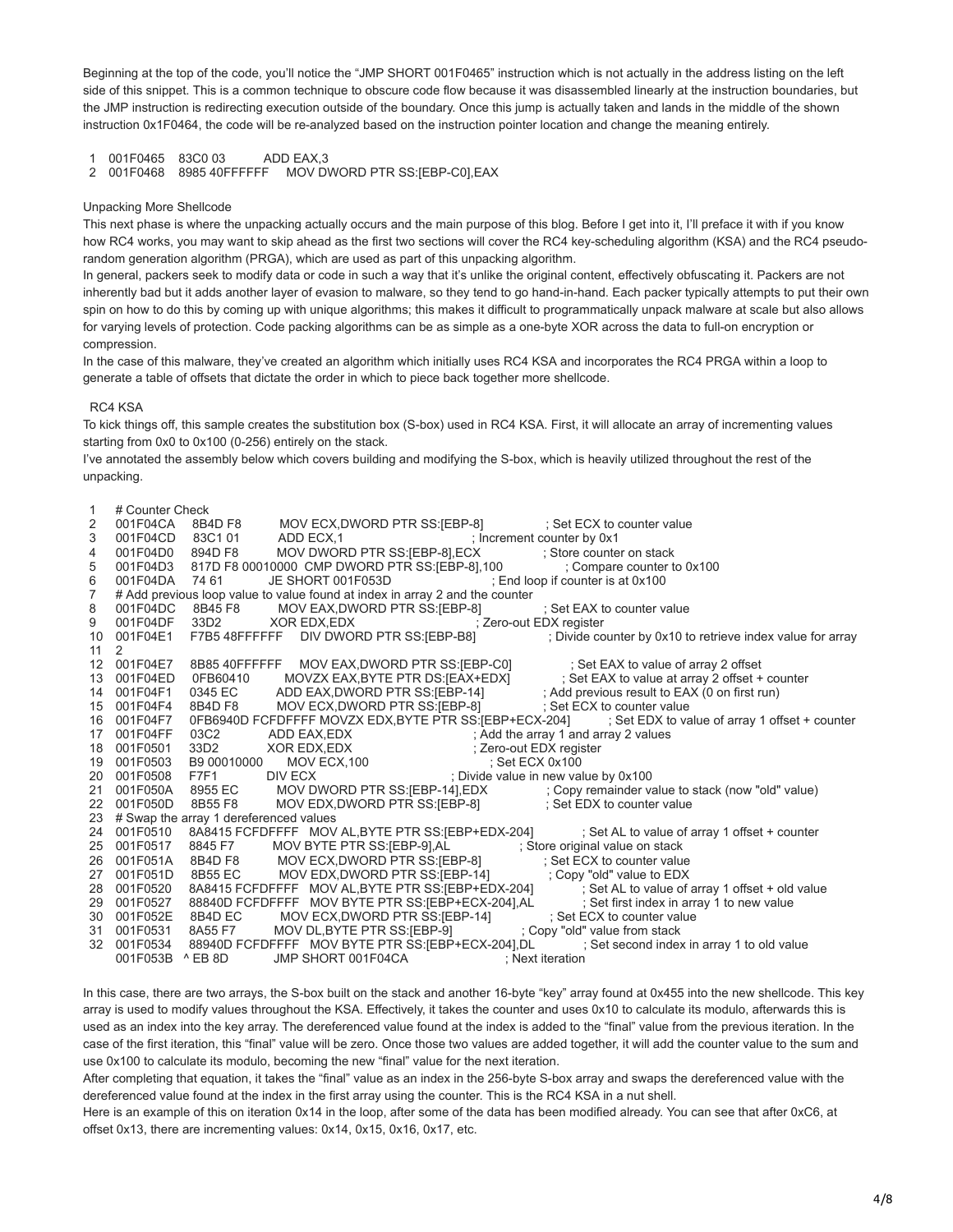| 0012FD84 82 72 B1 F0 51 A9 77 66 BF 55 5A 3E 1A 4A 73 96 |  |  |  |  |  |  |  |  |
|----------------------------------------------------------|--|--|--|--|--|--|--|--|
| 0012FD94 28 10 06 C6 14 15 16 17 18 19 0C 1B 1C 1D 1E 1F |  |  |  |  |  |  |  |  |
| 0012FDA4 20 21 22 23 24 25 26 27 11 29 2A 2B 2C 2D 2E 2F |  |  |  |  |  |  |  |  |
| 0012FDB4 30 31 32 33 34 35 36 37 38 39 3A 3B 3C 3D 0B 3F |  |  |  |  |  |  |  |  |
| 0012FDC4 40 41 42 43 44 45 46 47 48 49 0D 4B 4C 4D 4E 4F |  |  |  |  |  |  |  |  |

 For value 0x14, it retrieves the modulus of 0x4 by using 0x10 for the calculation, which is then used to find the additive value in the key array. The value at key[4] is 0x5D and this is added to the previous "final" value, 0xC6, which can be seen at offset 0x13.

1  $0x5D + 0xC6 = 0x123$ 

Next, it uses the counter as an index and dereferences the value to add into the equation. For the first couple of runs, the dereferenced value equates to the counter, but eventually these begin to overwrite and the values change accordingly.

## 1  $0x123 + 0x14 = 0x137 %$   $0x100 = 0x37$

Now the values at sbox1[0x37] and sbox1[0x14] are swapped, as can be seen below.

| 0012FD84 82 72 B1 F0 51 A9 77 66 BF 55 5A 3E 1A 4A 73 96 |  |  |  |  |  |  |  |  |
|----------------------------------------------------------|--|--|--|--|--|--|--|--|
| 0012FD94 28 10 06 C6 37 15 16 17 18 19 0C 1B 1C 1D 1E 1F |  |  |  |  |  |  |  |  |
| 0012FDA4 20 21 22 23 24 25 26 27 11 29 2A 2B 2C 2D 2E 2F |  |  |  |  |  |  |  |  |
| 0012FDB4 30 31 32 33 34 35 36 14 38 39 3A 3B 3C 3D 0B 3F |  |  |  |  |  |  |  |  |
| 0012FDC4 40 41 42 43 44 45 46 47 48 49 0D 4B 4C 4D 4E 4F |  |  |  |  |  |  |  |  |

On the next iteration, with the key value being 0x53, it would look like this:

1 (0x53 + 0x37 + 0x15) % 0x100 = 0x9F

The values at sbox1[0x9F] and sbox1[0x15] would be swapped.

You'll see that at offset 0x1A in the example output above, the value is 0xC. On iteration 0x1A then, 0xC will be the value added to the key and the previous "final" value. This happens for 256 iterations and every value gets shifted around from its original starting point. Talos has a nice [blog](http://blog.talosintelligence.com/2014/06/an-introduction-to-recognizing-and.html) from 2014 that talks about S-box creation in malware and the [RC4 entry on Wikipedia](https://en.wikipedia.org/wiki/RC4) has a succinct overview as well. I've recreated the logic shown previously Python as it may be easier to illustrate it with code.

1 def sbox1init():

- 2 return [x for x in range(0, 0x100)]
- 3 def rc4ksa(sbox1, key):
- 4 oldValue = 0x0
- 5 for counter in range(0, len(sbox1)):
- 6 addValue = key[counter % len(key)]
- 7 fnlValue = (oldValue + addValue + sbox1[counter]) % 0x100
- 8 sbox1[fnlValue], sbox1[counter] = sbox1[counter], sbox1[fnlValue]
- 9 oldValue = fnlValue
- 10 return sbox1
- 11 key = [0x82, 0xEF, 0x3D, 0x3C, 0x5D, 0x53, 0xC8, 0xE8, 0x51, 0x8D, 0xFB, 0xD9, 0xD0, 0x23, 0x1B, 0x14]
- 12 sbox1 = rc4ksa(sbox1init(), key)

In the Python codes first iteration, where the value in sbox1[0x0] is 0x00 and key[0x0] is 0x82, you would add 0x0 to 0x82 to 0x0 (the value at sbox1[counter]) and divide by 0x100. The remainder, 0x82, would then be placed in sbox1[0x0] and the value which was at sbox1[0x0] would be swapped into sbox1[0x82]. There are a lot of [cleaner examples of code](https://en.wikipedia.org/wiki/RC4) available online for the RC4 KSA but for the sake of learning, along with making sure that if there were any errors introduced by the malware authors, I created everything based on their logic used.

## RC4 PRGA

The RC4 PRGA is used within the main unpacking loop specifically to generate a keystream value but how that value is used is where the malware author begins to diverge from RC4.

I'll briefly cover PRGA and then move onto the parent unpacking loop, which will make reference back to this algorithm.

Using a loop counter as an index into the original S-box, PRGA will dereference the value at sbox1[counter] and add it to the previous keystream value to create the second index. These values will then get swapped around in the S-box, similar to how the KSA does it. Finally, it will retrieve the value at sbox1[counter] and sbox1[secondIndex], add them together, and then use them in a modulo calculation with 0x100 to generate the new keystream value.

For example, the first byte referenced (counter starting at 0x1 in this case) is sbox1[0x1], which is 0x7 after completing the KSA. The value at sbox1[0x7] is 0xA6 and they swap values so that sbox1[0x1] is 0xA6 and the value at sbox1[0x7] is 0x7. It then adds 0xA6 to 0x7 to make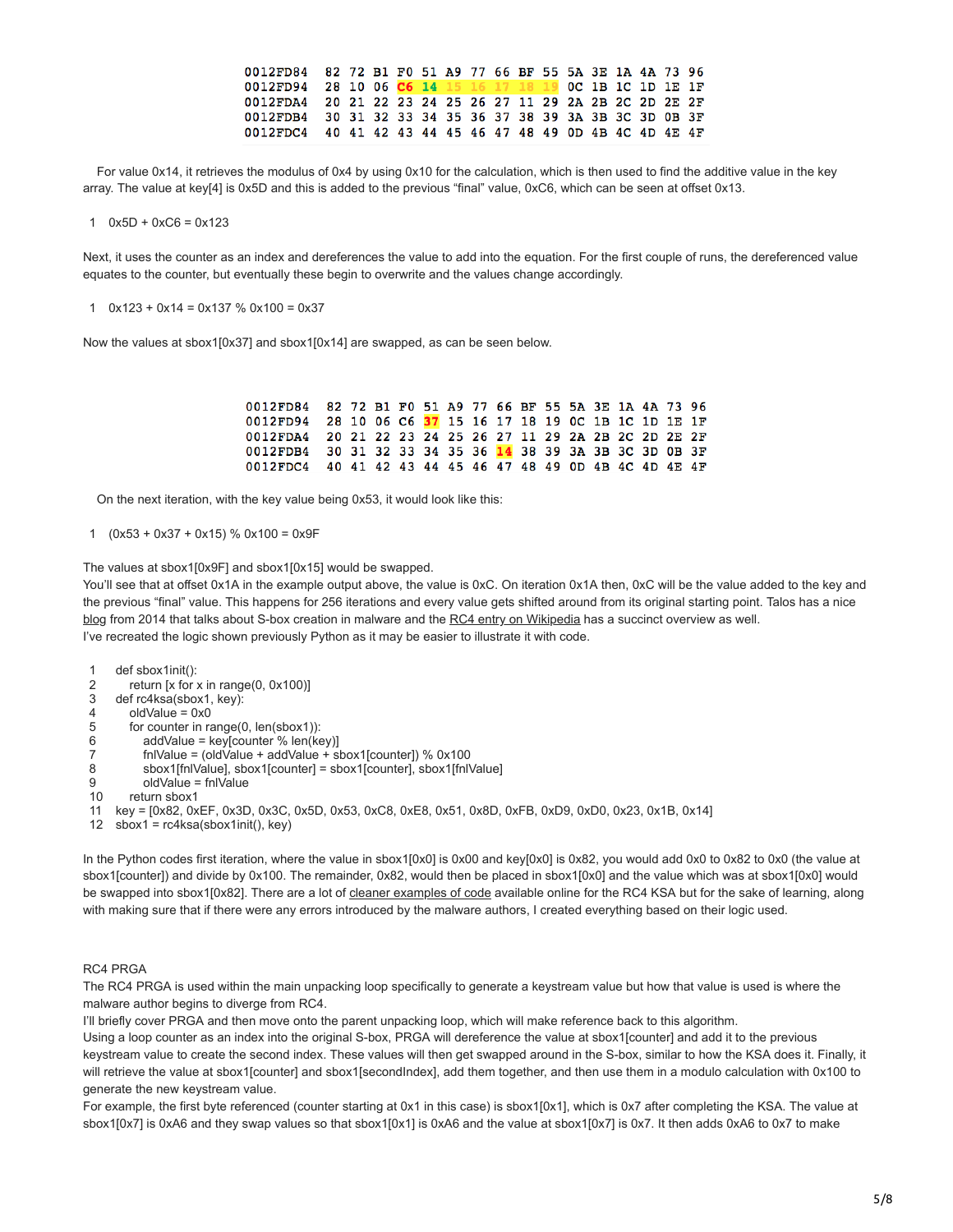0xAD and takes the dereferenced value at sbox1[0xAD], in this case 0x58, as the keystream value. Now, at this point, in regular RC4, the new keystream value would be used in an XOR operation to decode or encode a byte of ciphertext or plaintext. As you can guess, that is not the case with this malware.

# Offset Table

Taking a step back, once the S-box generation is complete, the next step is to allocate two more regions of memory. It fills the first region, again, with incrementing values until it hits 0x5C36 but this time each value is a DWORD instead of a singular byte. This region will show itself to be yet another S-box in function.

Next, it launches into the main unpacking loop, which is the meat of the operation. On each iteration of this loop, it will use an inner-loop (the previously detailed RC4 PRGA) to retrieve a keystream byte – performed four times each parent loop iteration.

After obtaining the four bytes of keystream values, it will combine them into a DWORD and use it in a modulo calculation with the loop counter from the parent loop, decrementing by one each iteration from the length of the data (0x5C36).

For example, the first four bytes of keystream values are 0x58, 0x58, 0xF2, and 0xEA, which is combined to form 0xEAF25858.

# 1 0xEAF25858 % 0x5C36 = 0x5200

It takes the result of this operation and uses it as an index into the second S-Box of DWORD's. Next, it takes the dereferenced value found at the index and stores it in the third memory region, incrementing by an offset of 4 each time. Finally, it swaps the dereferenced values in the second memory region with the value found at the index into the second S-box.

In this case, the first DWORD in the third memory region will be 0x5200. It swaps the dereferenced values in the second memory region with the counter value so the value at the offset for 0x5200 will become 0x5C35 (decremented by 4 bytes) and the value found at the offset for 0x5C35 will be 0x5200.

This process continues until the parent loop finishes and, once complete, it will allocate another memory region wherein it copies 0x5C36 bytes from address 0x401000 in the main program.

Alright, if you've stuck with me this long, what I want to convey is that all of the above is to create an elaborate table of DWORD offsets, used as indexes, that define how the data will be unshuffled, which is finally what happens next.

For each byte in the new memory region, which is the data just copied from address range 0x401000-0x406C36, it will add the corresponding DWORD value for the respective iteration to the base of 0x401000 and copy that byte over. As a reminder, the data being copied at this point is the same data initially moved into position by the first three memcpy() calls.

The first DWORD in the third memory region is 0x5200, as discussed previously, and the first byte at 0x401000 is 0x8B, thus at 0x406200 (0x401000 + 0x5200) the value 0x8B will be placed. At no point are any of the bytes manipulated, as would be standard in an RC4 implementation, but instead are just rearranged into their respective order.

To help illustrate with code, below is the full implementation of the algorithm in Python. To save space, I've removed the data but this is available in full on **GitHub** if you want to review further.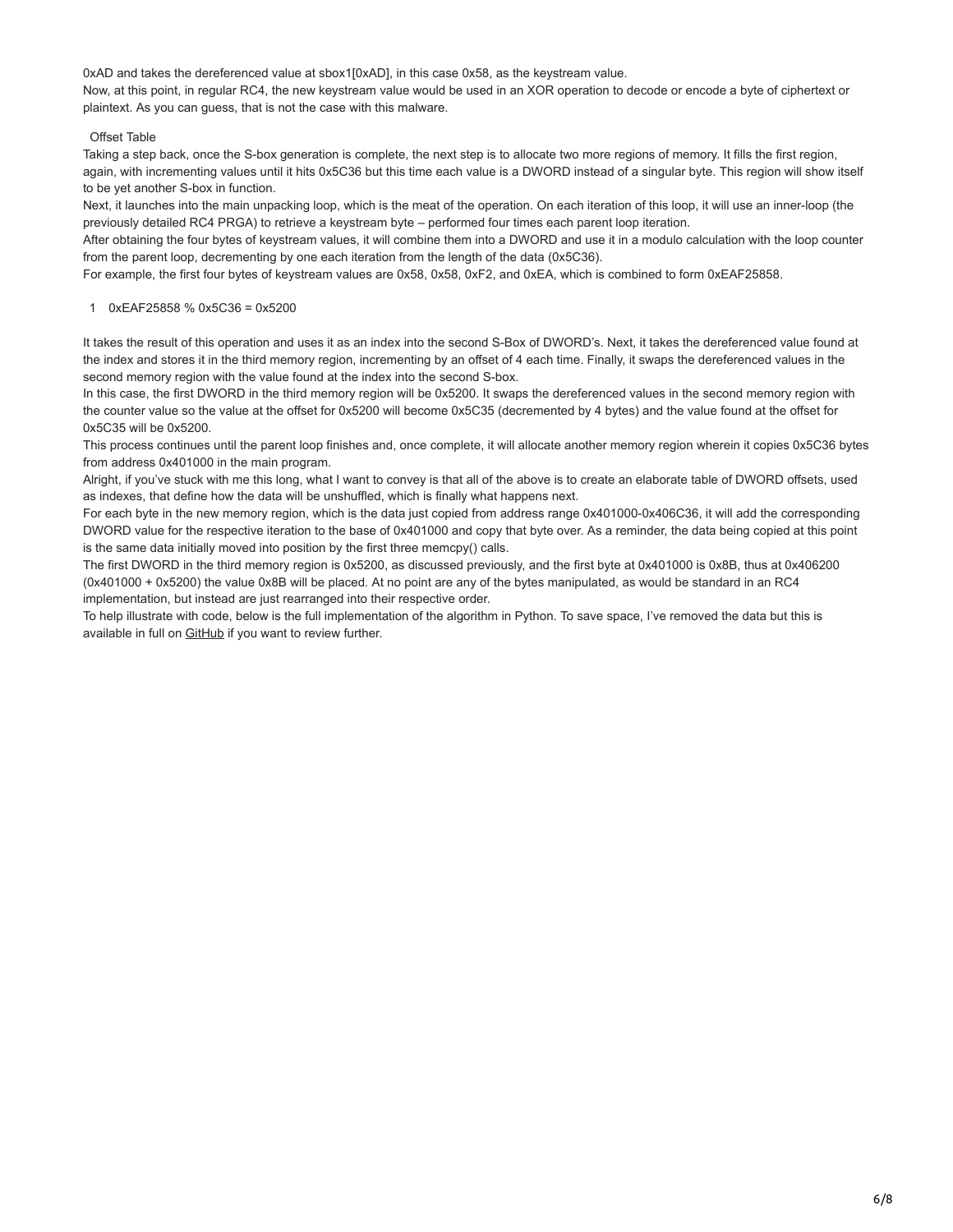1 2 3 4 5 6 7 8 9 10 11 12 13 def offsetGen(sbox1, sbox2): 14 15 16 17 18 19 20 21 22 23 24 25 26 27 28 29 30 31 32 33 34 35 36 key = [0x82, 0xEF, 0x3D, 0x3C, 0x5D, 0x53, 0xC8, 0xE8, 0x51, 0x8D, 0xFB, 0xD9, 0xD0, 0x23, 0x1B, 0x14] def sbox1init(): return [x for x in range(0, 0x100)] def sbox2init(): return [x for x in range(0, 0x5C36)] def rc4ksa(sbox1, key): oldValue = 0x0 for counter in range(0, len(sbox1)): addValue = key[counter % len(key)] fnlValue = (oldValue + addValue + sbox1[counter]) % 0x100 sbox1[fnlValue], sbox1[counter] = sbox1[counter], sbox1[fnlValue] oldValue = fnlValue return sbox1  $offsetTable = []$  innerCount = 1 oldValue = 0x0 for counter in range(len(sbox2), 0, -1): fnlValue = "" for  $x$  in range( $0, 4$ ): innerIdx = innerCount % len(sbox1) oldValue =  $(sbox1[innerldx] + oldValue)$  % 0x100 addValue = (sbox1[oldValue] + sbox1[innerIdx]) % 0x100 sbox1[innerIdx], sbox1[oldValue] = sbox1[oldValue], sbox1[innerIdx] fnlValue = "%02X" % sbox1[addValue] + fnlValue innerCount += 1 fnlValue = int(fnlValue, 16) % counter offsetTable.append(sbox2[fnlValue]) sbox2[fnlValue], sbox2[counter-1] = sbox2[counter-1], sbox2[fnlValue] return offsetTable def unshuffle(data, offsetTable): unshuffle = [0x0] \* len(offsetTable) data =  $[data[x:x+2]$  for x in range(0, len(data), 2)] for counter, entry in enumerate(offsetTable): unshuffle[entry] = chr(int(data[counter], 16)) return "".join(unshuffle)

- 37  $data =$
- 38 offsetTable = offsetGen(rc4ksa(sbox1init(), key), sbox2init())
- 39 data = unshuffle(data, offsetTable)

Thus, concludes the unpacking algorithm. You'll see familiar strings for the actual Hancitor malware once it finishes.

| 00403A14 00 7C 00 00 00 7C 00 00 00 4D 6F 7A 69 6C 6C 61 |  |  |                                                 |  |  |  |  |  | $\ldots$ Mozilla          |
|----------------------------------------------------------|--|--|-------------------------------------------------|--|--|--|--|--|---------------------------|
| 00403A24                                                 |  |  | 2F 35 2E 30 20 28 57 69 6E 64 6F 77 73 20 4E 54 |  |  |  |  |  | /5.0 (Windows NT          |
| 00403A34                                                 |  |  | 20 36 2E 31 3B 20 57 69 6E 36 34 3B 20 78 36 34 |  |  |  |  |  | $6.1:$ Win64: $x64$       |
| 00403A44                                                 |  |  | 3B 20 54 72 69 64 65 6E 74 2F 37 2E 30 3B 20 72 |  |  |  |  |  | $:$ Trident/7.0: $r$      |
| 00403A54                                                 |  |  | 76 3A 31 31 2E 30 29 20 6C 69 6B 65 20 47 65 63 |  |  |  |  |  | $v:11.0$ ) like Gec       |
| 00403A64                                                 |  |  | 6B 6F 00 00 00 2A 2F 2A 00 50 4F 53 54 00 00 00 |  |  |  |  |  | $ko*/*$ POST              |
| 00403A74                                                 |  |  | 00 2A 2F 2A 00 47 45 54 00 68 74 74 70 3A 2F 2F |  |  |  |  |  | $\star/\star$ GET http:// |
| 00403A84                                                 |  |  | 61 70 69 2E 69 70 69 66 79 2E 6F 72 67 00 00 00 |  |  |  |  |  | api.ipify.org             |
| 00403A94                                                 |  |  | 00 30 2E 30 2E 30 2E 30 00 68 74 74 70 3A 2F 2F |  |  |  |  |  | $.0.0.0.0.$ http://       |
| 00403AA4                                                 |  |  | 67 6F 6F 67 6C 65 2E 63 6F 6D 00 00 00 47 55 49 |  |  |  |  |  | google.com .GUI           |

**Hancitor** 

Before execution shifts back to the main program, they use more anti-debugging tricks by calling the OutputDebugStringA() function to check whether or not the program is being debugged. Once that check is passed, it will begin executing the code found at 0x404000. I won't spend too much time on the functionality of Hancitor as it has been blogged about endlessly but this is what this particular sample will do.

- Get OS version
- Get adapter address
- Get Windows directory
- Get volume information
- Check external IP with api[.]ipify[.]org

Once it has the information it needs, depending on whether you're running on x86 or x64 architecture, it formats the following string used in the initial POST to the Hancitor gate.

> 47 55 49 44 3D 25 49 36 34 75 26 42 55 49 4C 44 GUID=%I64u&BUILD 00405274 00405284 3D 25 73 26 49 4E 46 4F 3D 25 73 26 49 50 3D 25  $=$  % s& INFO= % s& IP= % 73 26 54 59 50 45 3D 31 26 57 49 4E 3D 25 64 2E s&TYPE=1&WIN=%d. 00405294  $dd(x32)$ 004052A4 25 64 28 78 33 32 29 00

After filling it out it will look similar to the below.